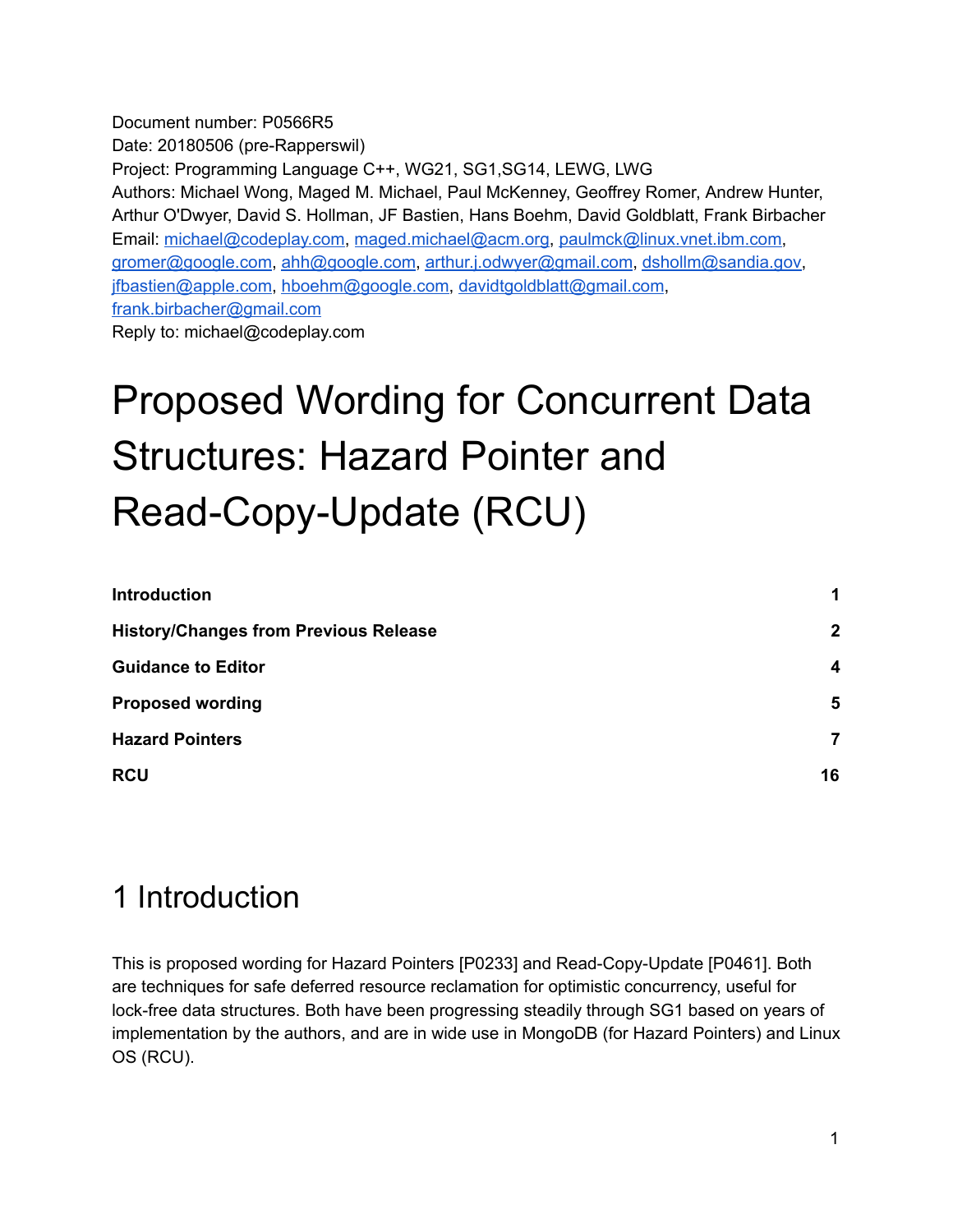We decided to do both papers' wording together to illustrate their close relationship, and similar design structure, while hopefully making it easier for the reader to review together for this first presentation. They can be split on request or on subsequent presentation.

<span id="page-1-0"></span>This wording is based on n4618 draft [N4618]

## 2 History/Changes from Previous Release

### 2018-03-12 [P0566R5] pre-Rapperswil meeting

- Updated RCU ordering guarantees for readers and deleters.
- Remove noexcept from rcu\_reader destructor.
- Drop the detailed description of the rcu reader destructor.
- Word the retire member function based on the rcu\_retire free function.
- Word the synchronize\_rcu free function based on rcu\_retire.
- Rename synchronize rcu to rcu synchronize, as requested by LEWG in JAX.
- Confirmed that rcu synchronize has SC fence semantics, and added a section to the RCU litmus-tests paper [\(P0868R1](http://www.open-std.org/jtc1/sc22/wg21/docs/papers/2018/p0868r1.pdf))
- Added feature test macros \_\_cpp\_hazard\_pointers and \_\_cpp\_read\_copy\_update.
- Added wording constraining deleters.
- Hazard pointer changes:
	- Changed the introduction and the wording for hazptr\_cleanup(), hazptr\_obj\_base retire(), hazptr\_holder try\_protect() to consider the lifetime of each hazard pointer as a series of epochs to facilitate specifying memory ordering (based on JAX evening session).
	- Changed the name of hazptr\_holder get\_protected() to protect(), as instructed by LEWG.
	- Changed the default constructor for hazptr holder to return an empty hazptr\_holder, as instructed by LEWG.
	- Removed the hazptr\_holder member function make\_empty(), by implication of changing the default constructor.
	- $\circ$  Added the free function make hazptr(), which constructs a non-empty hazptr\_holder, to replace the functionality of the hazptr\_holder constructor.
	- Changed the name of hazptr\_holder reset() to reset\_protected() for clarity.

### 2017-11-08 [P0566R4] pre-JAX meeting

- Full RCU wording review was done at this meeting. A repeat HP wording done at this meeting for any small design deltas, although HP was approved to move to LEWG in **Toronto**
- Three related bugzillas tracking this: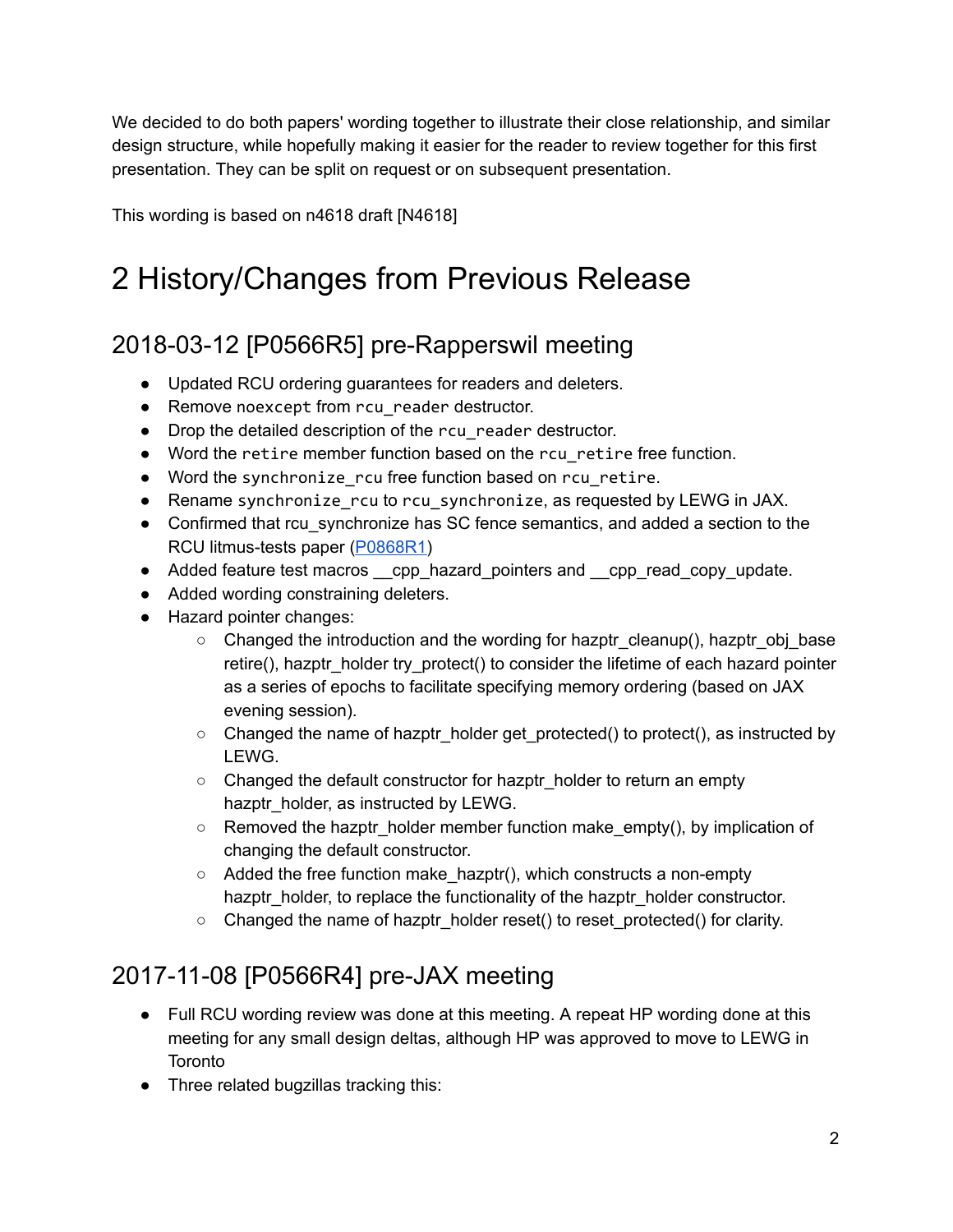- [382](https://issues.isocpp.org/show_bug.cgi?id=382) C++ Concurre parallel@lists.isocpp.org CONF --- [Proposed](https://issues.isocpp.org/show_bug.cgi?id=382) Wording for Concurrent Data Structures: Hazard Pointer and Read-Copy-Update (RCU) Tue 23:01
- [291](https://issues.isocpp.org/show_bug.cgi?id=291) C++ Library fraggamuffin@gmail.com SG\_R --- Hazard [Pointers](https://issues.isocpp.org/show_bug.cgi?id=291) 2017-07-06
- [376](https://issues.isocpp.org/show_bug.cgi?id=376) C++ Concurre maged.michael@acm.org SG\_R --- Hazard [Pointers](https://issues.isocpp.org/show_bug.cgi?id=376) Mon 22:58
- Rewrote the RCU preamble to give a better introduction to RCU's concepts and use cases, including adding example code.
- Updated the ordering quarantees to be more like the C++ memory model and less like the Linux kernel memory model. (There is still some refining that needs to be done, and this is waiting on an RCU litmus-test paper by Paul E. McKenney, now available as P0868R1.)
- Removed the lock and unlock member functions from the rcu\_reader class. These member functions are not needed because rcu\_reader directly provides the needed RAII functionality.
- Numerous additional wording changes were made, none of which represent a change to the design, implementation, or API.
- Added some authors.
- Hazard pointer wording changes:
	- Added hazptr\_cleanup() free function, a stronger replacement for hazptr\_barrier(). There was no consensus in Albuquerque on the requirements for a such a function. The decision on whether to provide one and its semantics was left to the authors.
	- Significant rewrite of the wording for hazptr\_obj\_base::retire() to address the issues with memory ordering raised in Toronto.
	- Rewrite of the wording for hazptr\_holder::try\_protect() for clarity.
	- Other minor editorial changes and corrections.

### 2017-10-15 [P0566R3] pre-ABQ Meeting

- Changed the syntax for the polymorphic allocator passed to the constructor of hazptr\_domain. The constructor is no longer constexpr.
- Added the free function hazptr\_barrier() that guarantees the completion of reclamation of all objects retired to a domain.
- Changed the syntax of constructing empty hazptr holder-s.
- Changed the syntax of the hazptr\_holder member function that indicated whether a hazptr holder is empty or not.
- Added a note that an empty hazptr\_holder is different from a hazptr\_holder that owns a hazard pointer with null value.
- Added a note to clarify that it acceptable for hazptr\_holder try\_protect to return true when its first argument has null value.
- Update RCU presentation to reduce member-function repetition.
- Fix RCU s/Void/void/ typo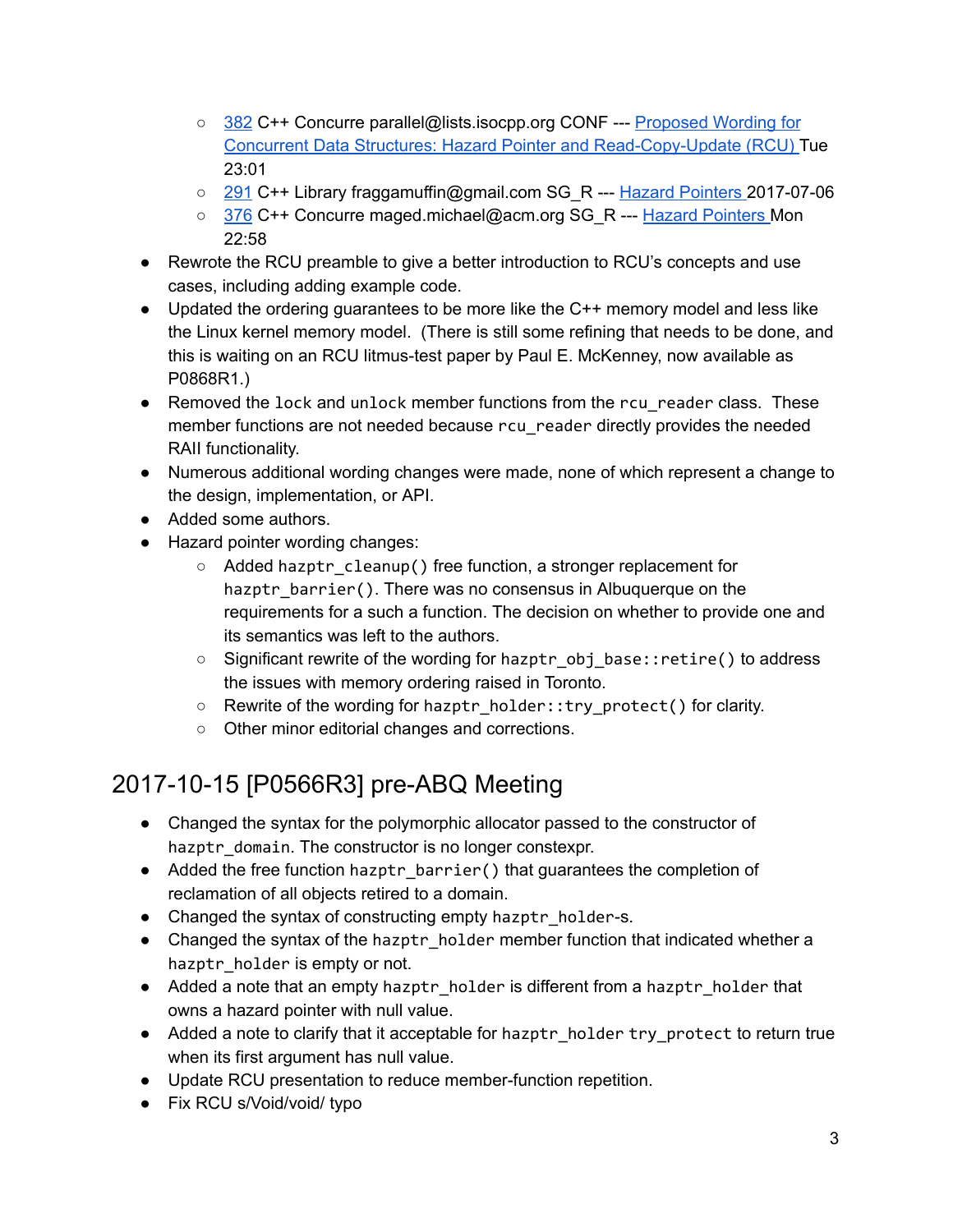- Remove RCU's std::nullptr\_t in favor of the new-age std::defer\_lock\_t.
- Remove RCU's barrier() member function in favor of free function based on BSI comment

### 2017-07-30 [P0566R2] Post-Toronto

- Allow hazptr\_holder to be empty. Add a move constructor, empty constructor, move assignment operator, and a bool operator to check for empty state.
- $\bullet$  A call by an empty hazptr holder to any of the following is undefined behavior: reset(), try\_protect() and get\_protected().
- Destruction of an hazptr\_holder object may be invoked by a thread other than the one that constructed it.
- Add overload of hazptr obj base retire().

### 2017-06-18 [P0566R1] Pre-Toronto

- Addressed comments from Kona meeting
- Removed Clause numbering 31 to leave it to the committee to decide where to inject this wording
- Renamed hazptr\_owner hazptr\_holder.
- Combined hazptr holder member functions set() and clear() into reset().
- Replaced the member function template parameter A for hazptr holder try\_protect() and get\_protected with atomic<T\*>.
- Moved the template parameter T from the class hazptr holder to its member functions try\_protect(), get\_protected(), and reset().
- Added a non-template overload of hazptr\_holder::reset() with an optional nullptr t parameter.
- Removed the template parameter  $T$  from the free function swap(), as hazptr holder is no longer a template.

● Almost complete rewrite of the hazard pointer wording.

## <span id="page-3-0"></span>3 Guidance to Editor

Hazard Pointer and RCU are proposed additions to the C++ standard library, for the concurrency TS. It has been approved for addition through multiple SG1/SG14 sessions. As hazard pointer and rcu are related, both being utility structures for deferred reclamation of concurrent data structures, we chose to do the wording together so that the similarity in structure and wording can be more apparent. They could be separated on request.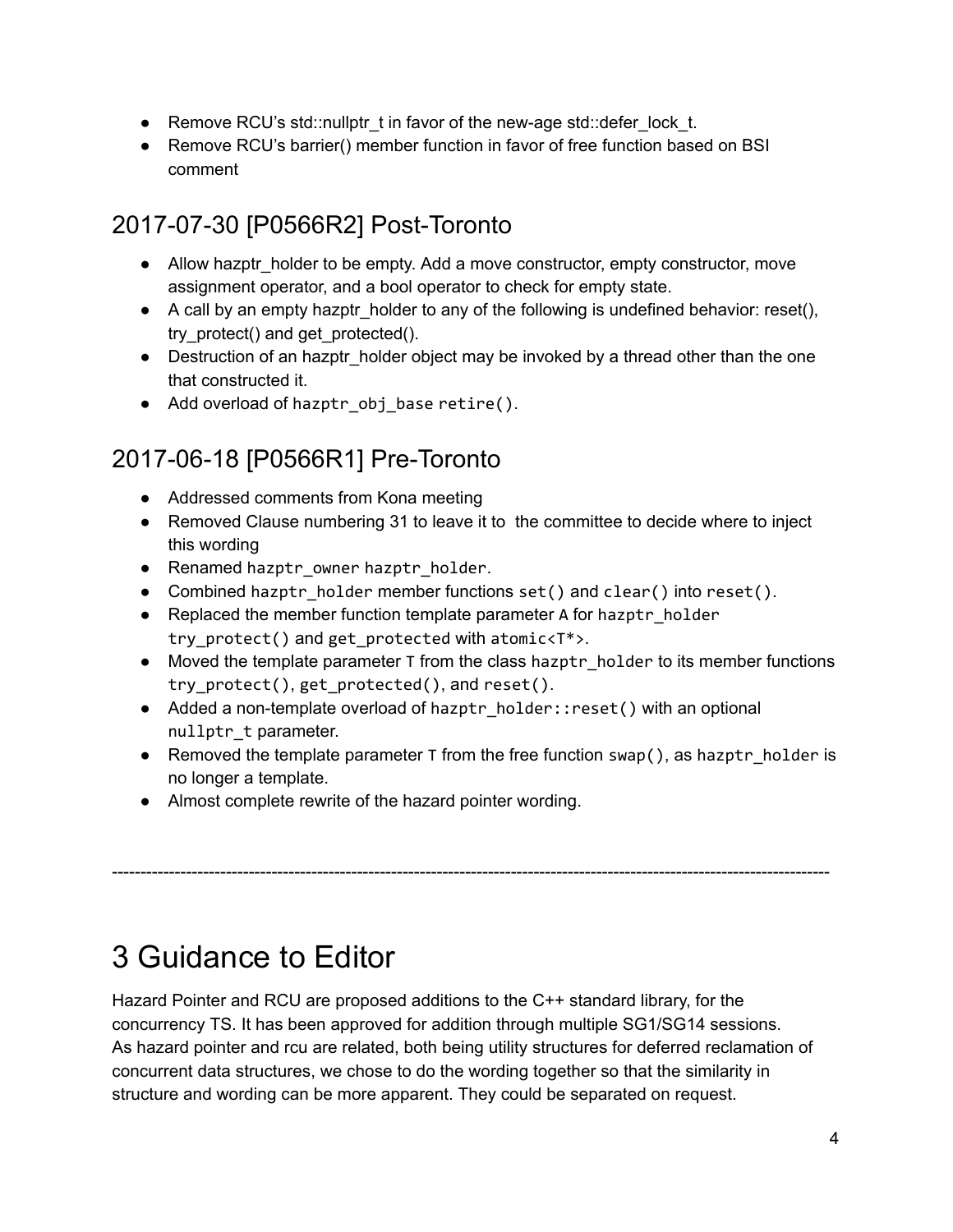As both techniques are related to a concurrent shared pointer, it could be appropriate to be in Clause 20 with smart pointer, or Clause 30 with thread support, or even entirely in a new clause 31 labelled Concurrent Data Structures Library. However, we also believe Clause 20 does not seem appropriate as it does not cover the kind of concurrent data structures that we anticipate, while clause 30 is just about Threads, mutex, condition variables, and futures but does not cover data structures. We will not make any assumption for now as to the placement of this wording and leave it to SG1/LEWG/LWG to decide and have used ? as a Clause placeholder.

## <span id="page-4-0"></span>4 Proposed wording

#### **? Concurrent Data Structures Library [concur.data]**

- 1. The following subclauses describe components to create and manage concurrent data structures, perform lock-free or lock-based concurrent execution, and synchronize concurrent operations.
- 2. If a data structure is to be accessed from multiple threads, then the program must be designed to ensure that any changes are correctly synchronized between threads.This clause describes data structures that have such synchronization built in, and do not require external locking.

#### **?.1 Concurrent Data Structures Utilities [concur.util]**

1. This component provides utilities for lock-free operations that can provide safe memory access, safe memory reclamation, and ABA safety.

#### **?.1.1 Concurrent Deferred Reclamation Utilities [concur.reclaim]**

1. The following subclauses describe low-level utilities that enable the user to schedule objects for destruction, while ensuring that they will not be destroyed until after all concurrent accesses to them have completed. These utilities are summarized in Table 1. These differ from shared ptr in that they do not reclaim or retire their objects automatically, rather it is under user control, and they do not rely on reference counting.

| Table 1 - Concurrent Data Structure Deferred Reclamation Utilities Summary |  |  |
|----------------------------------------------------------------------------|--|--|
|----------------------------------------------------------------------------|--|--|

|        | Subclause              | Header(s)         | <b>Feature Test Macro</b> |
|--------|------------------------|-------------------|---------------------------|
| ?1.1.2 | <b>Hazard Pointers</b> | <hazptr></hazptr> | cpp hazard pointers       |
| ?1.1.3 | Read-Copy-Update       | $<$ rcu $>$       | cpp_read_copy_update      |

#### **?.1.1.1 Concurrent Deferred Reclamation Utilities General [concur.reclaim.general]**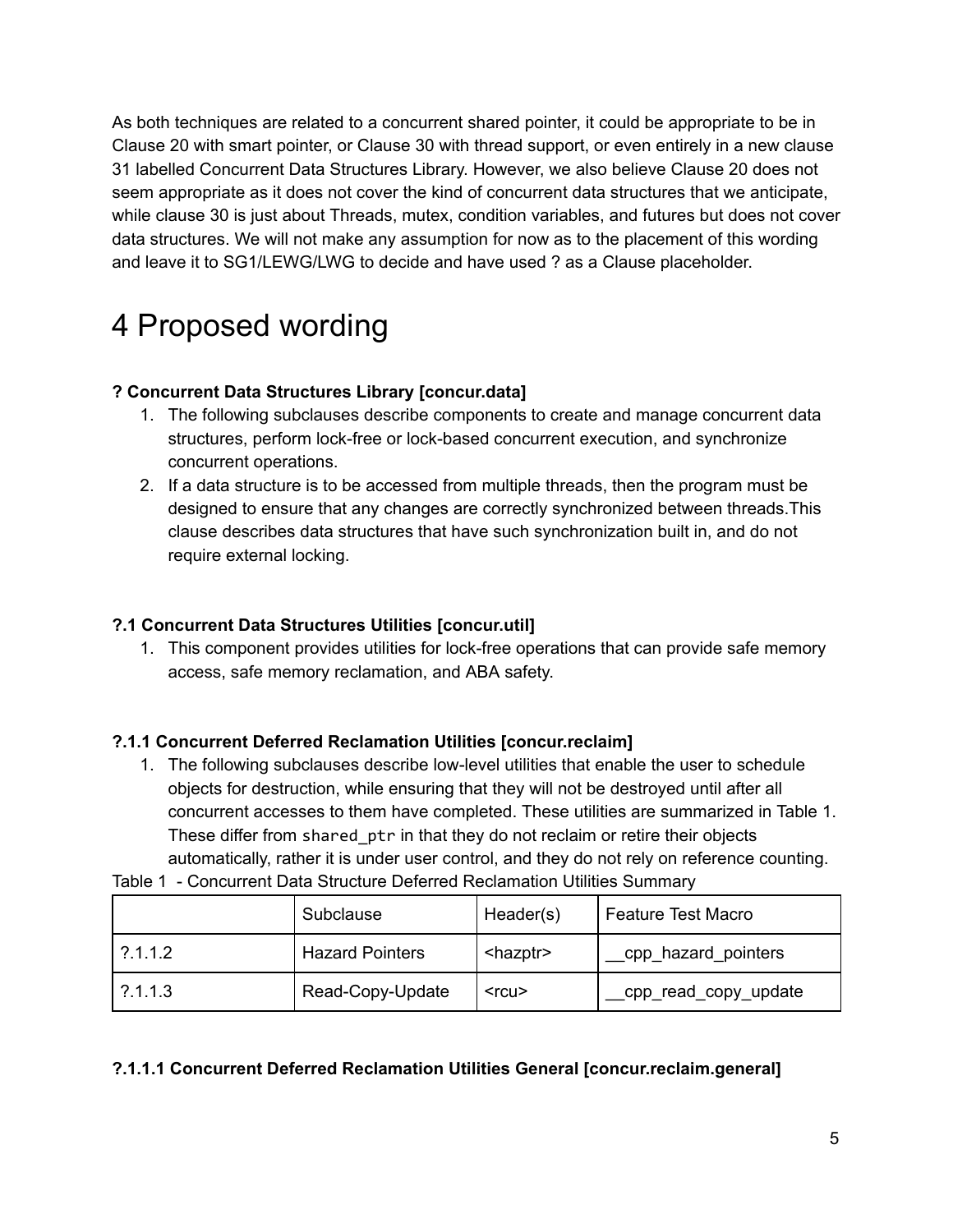Highly scalable algorithms often weaken mutual exclusion so as to allow readers to traverse linked data structures concurrently with updates. Because updaters reclaim (e.g., destroy) objects removed from a given structure, it is necessary to prevent objects from being reclaimed while readers are accessing them: Failure to prevent such accesses constitute use-after-free bugs. Hazard pointers and RCU are two techniques to prevent this class of bugs. Reference counting (e.g., atomic\_shared\_pointer) and garbage collection are two additional techniques.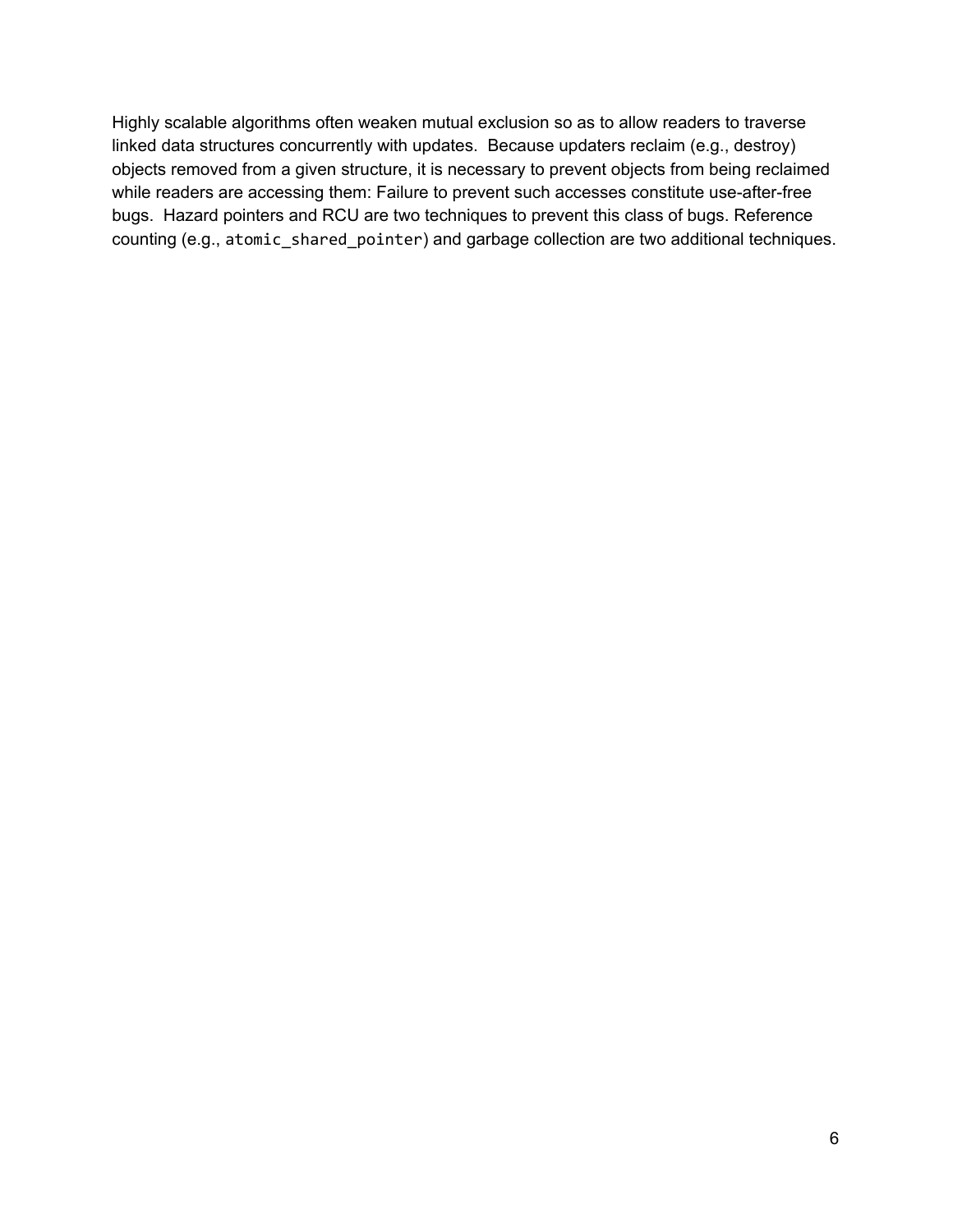#### **? Hazard Pointers [hazptr]**

- 1. The lifetime of each hazard pointer is split into a series of nonoverlapping epochs, with each epoch associated with a particular pointer to a hazptr obj base instance (or NULL). Consecutive epochs associated with the same instance are treated as distinct epochs. The initial epoch of each hazard pointer is associated with NULL.
- 2. Certain ways of starting a hazard pointer epoch associated with a pointer to an object will defer reclamation of that object until the end of the epoch.
- 3. The hazard pointer library allows for multiple hazard pointer domains, where the reclamation of objects in one domain is not affected by the hazard pointers in different domains. It is possible for the same thread to participate in multiple domains concurrently.
- 4. Hazard pointers are not directly exposed by this interface. Operations on hazard pointers are exposed through the hazptr\_holder class. Each instance of hazptr\_holder owns and operates on at most one hazard pointer. Each call to protect, try\_protect, or reset protected begins a new epoch and ends the previous one for the owned hazard pointer. Non-empty construction begins an epoch associated with NULL, and destruction of a non-empty hazptr\_holder ends its epoch.
- 5. A hazard pointer domain contains a set of hazard pointers. A domain is responsible for reclaiming objects retired to it (by calling hazptr\_obj\_base retire), when such objects are not protected by hazard pointers that belong to this domain (including when this domain is destroyed).
- 6. A hazptr\_obj\_base O is *definitely reclaimable* in domain D at program point P if:
	- a. there is a call to O.retire(reclaim, D), and it happens before P,
	- b. [definitely not protected] For each epoch E in D associated with O, the end of E happens before P.
- 7. A hazptr\_obj\_base O is *possibly reclaimable* in domain D at program point P if
	- a. There is a call to O.retire(reclaim, D) and P does not happen before the call,
	- b. [possibly not protected] For each epoch E in D associated with O, P does not happen before the end of E.

[ Note— The following example shows how hazard pointers allow updates to be carried out in the presence of concurrent readers. Each hazptr\_holder instance in print\_name is used through the call to get protected to start an epoch associated with an object  $*$ ptr to protect the object from being reclaimed by ptr->retire until the end of the epoch.

```
struct Name : public hazptr_obj_base<Name> { /* details */ };
std::atomic<Name*> name;
// called often and in parallel!
void print_name() {
  std::hazptr_holder h = std::make_hazptr();
  Name* ptr = h.protect(name);/* \ldots safe to access *ptr ... */
```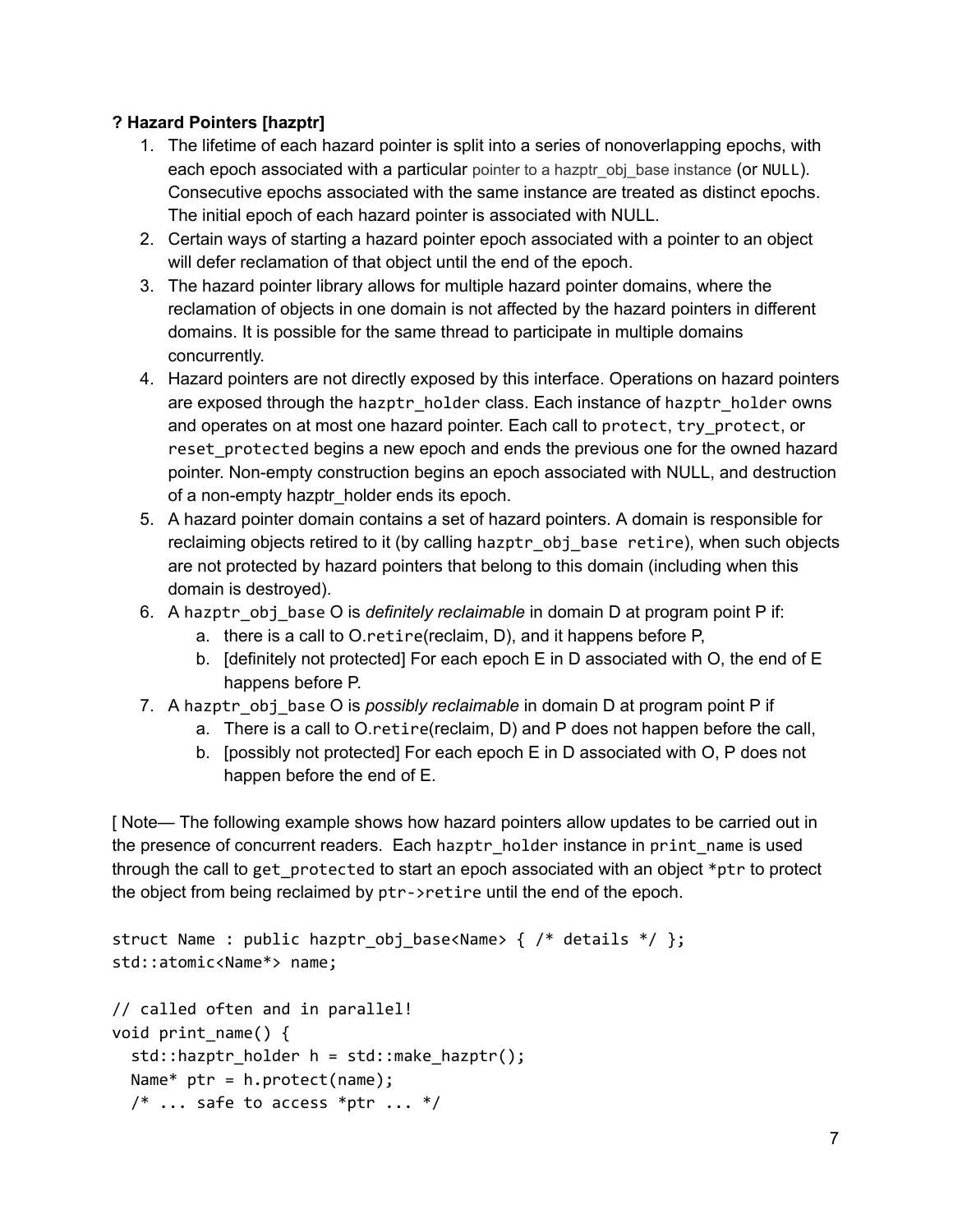} // called rarely void update\_name(Name\* new\_name) { Name\* ptr = name.exchange(new\_name); ptr‑>retire(); }

—end note ]

#### **Header <hazptr>** synopsis

```
namespace std {
namespace experimental {
```
// ?.1, Class hazptr\_domain: class hazptr\_domain;

```
// ?.2, Default hazptr_domain:
hazptr_domain& default_hazptr_domain() noexcept;
```

```
// ?.?, Cleanup
void hazptr_cleanup(hazptr_domain& domain = default_hazptr_domain());
```
// ?.3, Class template hazptr\_obj\_base: template <typename T, typename D = std::default\_delete<T>> class hazptr\_obj\_base;

// ?.4, class hazptr\_holder class hazptr\_holder;

```
// ?.5, make_hazptr
hazptr_holder make_hazptr(hazptr_domain& domain = default_hazptr_domain());
```

```
// ?.6, hazptr_holder swap
void swap(hazptr_holder&, hazptr_holder&) noexcept;
```

```
} // namespace experimental
} // namespace std
```
#### **?.1 Class hazptr\_domain [hazptr.domain]**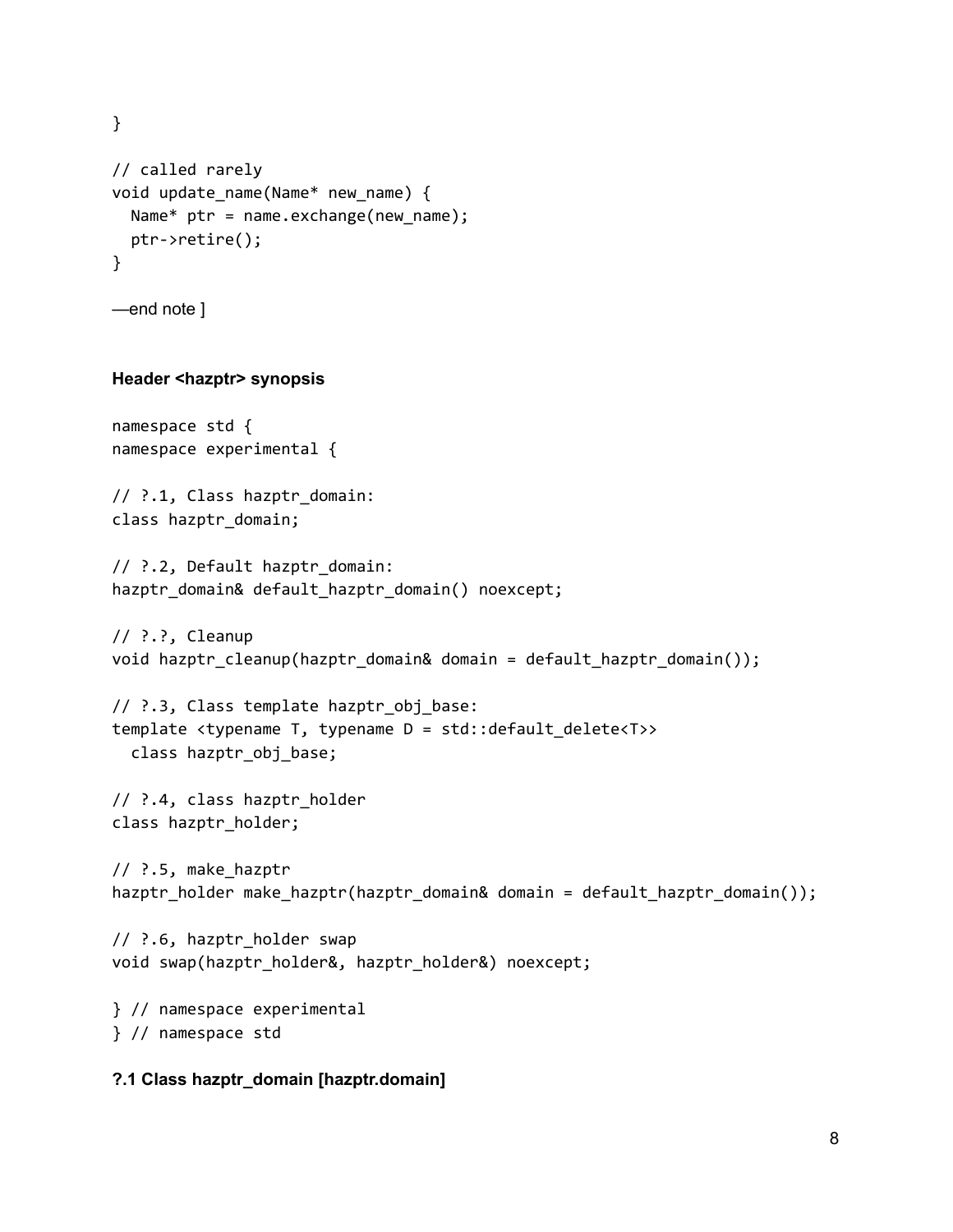1. The number of unreclaimed possibly reclaimable objects retired to a domain is bounded. The bound is implementation-defined. The bound is independent of other domains and may be a function of the number of hazard pointers in the domain, the number of threads that retire objects to the domain, and the number of threads that use hazard pointers that belong to the domain.

```
class hazptr_domain {
 public:
  // ?.1.1 constructor:
  explicit hazptr_domain(
      std::pmr::polymorphic_allocator<br/>byte> poly_alloc = {});
  // disable copy and move constructors and assignment operators
  hazptr_domain(const hazptr_domain&) = delete;
  hazptr_domain(hazptr_domain&&) = delete;
  hazptr_domain& operator=(const hazptr_domain&) = delete;
  hazptr_domain& operator=(hazptr_domain&&) = delete;
  // ?.1.2 destructor:
  ~hazptr_domain();
 private:
  std::pmr::polymorphic_allocator<byte> alloc_; // exposition only
};
```
#### ?**.1.1 hazptr\_domain constructors [hazptr.domain.constructor]**

```
explicit hazptr_domain(
```

```
pm:polymorphic_{alloc}iocator<br/>the> poly_alloc = {});
```
- 1. Effects: Sets alloc\_ to poly\_alloc.
- 2. Throws: Nothing.
- 3. Remarks: All allocation and deallocation of hazard pointers in this domain will use alloc\_.

#### **?.1.2 hazptr\_domain destructor [hazptr.domain.destructor]**

~hazptr\_domain();

- 1. Requires: The destruction of all hazard pointers in this domain (including hazard pointers with epochs associated with NULL) and all retire() calls that take this domain as argument must happen before the destruction of the domain.
- 2. Effects: Deallocates all hazard pointer storage used by this domain. Reclaims any remaining objects that were retired to this domain.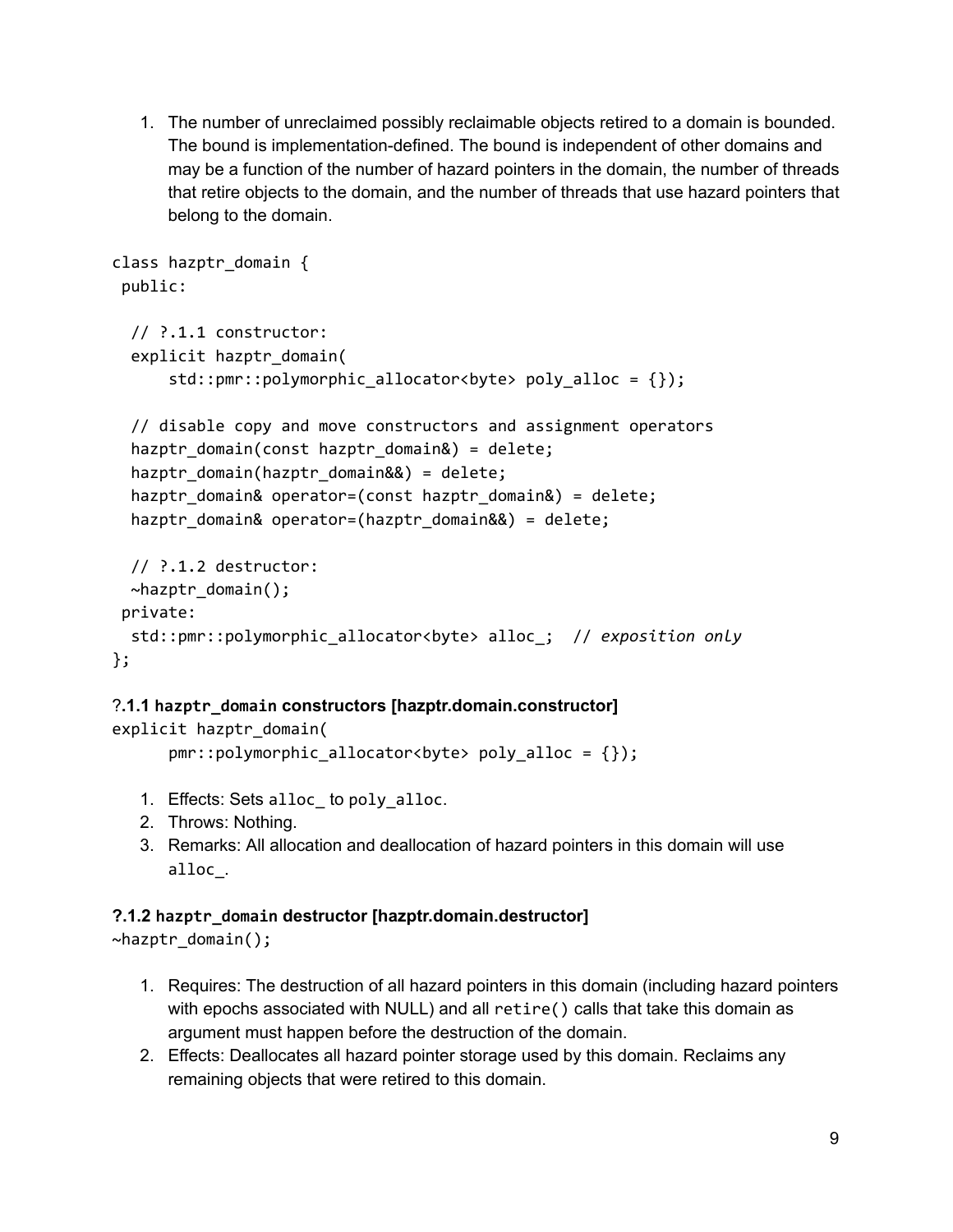3. Complexity: Linear in the number of objects retired to this domain that have not been reclaimed yet plus the number of hazard pointers contained in this domain.

### **?.2 Default hazptr\_domain**

#### **[hazptr.default\_domain]**

hazptr\_domain& default\_hazptr\_domain() noexcept;

1. Returns: A reference to the default hazptr\_domain.

#### **?.2 Cleanup**

#### **[hazptr.cleanup]**

void hazptr cleanup(hazptr\_domain& domain = default hazptr\_domain());

- 1. Effects: For a set of hazptr\_obj\_base objects O in domain for which O.retire(reclaim, domain) has been called, ensures that O has been reclaimed. The set contains all definitely reclaimable objects at the point of cleanup, and may contain some possibly reclaimable objects.
- 2. Synchronization: The end of evaluation of each reclaim function of objects in the set synchronizes with the return from this call.

[ *Note:* To avoid deadlock, this function must not be called while holding resources that may be required by such expressions. — *end note* ]

#### **?.3 Class template hazptr\_obj\_base [hazptr.base]**

The base class template of objects to be protected by hazard pointers.

```
template <typename T, typename D = std::default_delete<T>>
class hazptr_obj_base {
 public:
 // retire
  void retire(D reclaim = \{\},
      hazptr_domain& domain = default_hazptr_domain());
  void retire(hazptr_domain& domain);
 protected:
  hazptr_obj_base() = default;
};
```
- 1. If this template is instantiated with a T argument that is not publicly derived from hazptr\_obj\_base<T,D> for some D, the program is ill-formed.
- 2. A client-supplied template argument D shall be a function object type for which, given a value d of type D and a value ptr of type  $T^*$ , the expression  $d(ptr)$  is valid and has the effect of disposing of the pointer as appropriate for that deleter.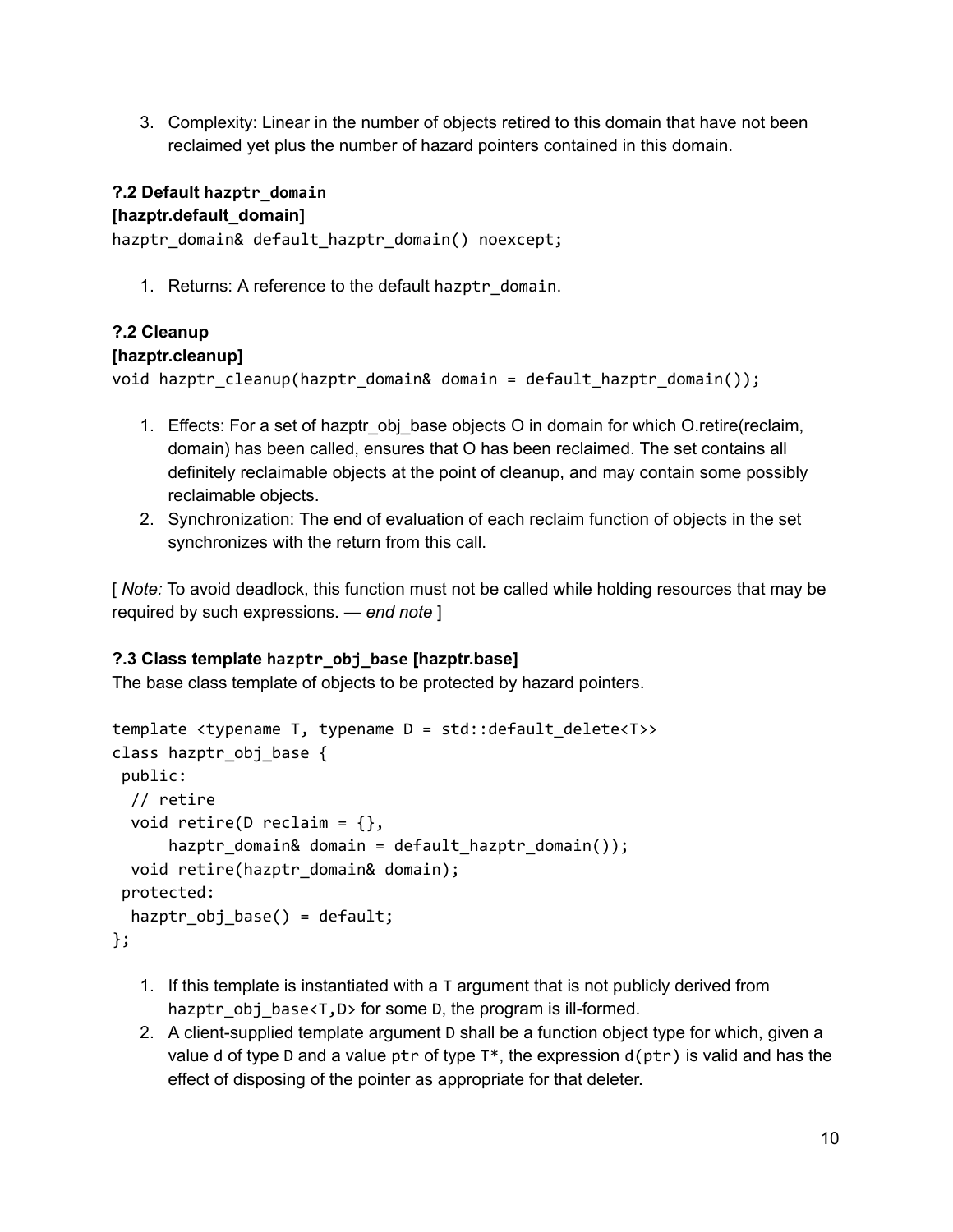- 3. A client-supplied template argument D shall be a function object type ([function.object]) for which, given a value d of type D and a value ptr of type  $T^*$ , the expression  $d(ptr)$  is valid and has the effect of disposing of the pointer as appropriate for that deleter.
- 4. A program may not add specializations of this template.

```
void retire(
```

```
D reclaim = \{\}, hazptr_domain& domain = default_hazptr_domain());
```
- 1. Requires: D shall satisfy the requirements of MoveConstructible and such construction shall not exit via an exception. The *reclaim expression* reclaim(static\_cast<T\*>(this)) shall be well-formed, shall have well-defined behavior, and shall not throw exceptions.
- 2. Effects: Registers the expression reclaim(static\_cast<T\*>(this)) to be evaluated asynchronously. For every hazard pointer in the domain, for epoch E associated with the value static  $cast < T^*$  (this):

a.If the beginning of E happens before this call, then the end of E strongly happens before the evaluation of the reclaim expression.

b. If E began as part of an evaluation of try\_protect(ptr, src) returning true (for some src and ptr == static\_cast<T\*>(this)), let its associated atomic load operation be labelled A. If there exists an atomic modification B on src such that A observes a modification that is modification-ordered before B, and B happens before this call, then the end of  $E$ strongly happens before the evaluation of the expression. [ Note: in typical use, a store to src sequenced before this call will be such atomic operation B. ]

The reclaim expression will be evaluated only once, and it will be evaluated by the evaluation of a retire() or hazptr\_cleanup() operation on domain.

This function may also evaluate any number of reclaim expressions for hazptr\_obj\_base objects possibly reclaimable in domain.

[ *Note:* To avoid deadlock, this function must not be called while holding resources required by such expressions. — *end note* ]

```
void retire(
```

```
hazptr_domain& domain);
```
1. Effects: Equivalent to retire({}, domain);

#### **?.4 class hazptr\_holder [hazptr.holder]**

A hazptr holder acts as a local handle on a hidden hazard pointer, which can be used to protect at most a single hazptr\_obj\_base object at a time. Every object of type hazptr\_holder is either empty or *owns* exactly one hazard pointer. hazptr\_holder and has no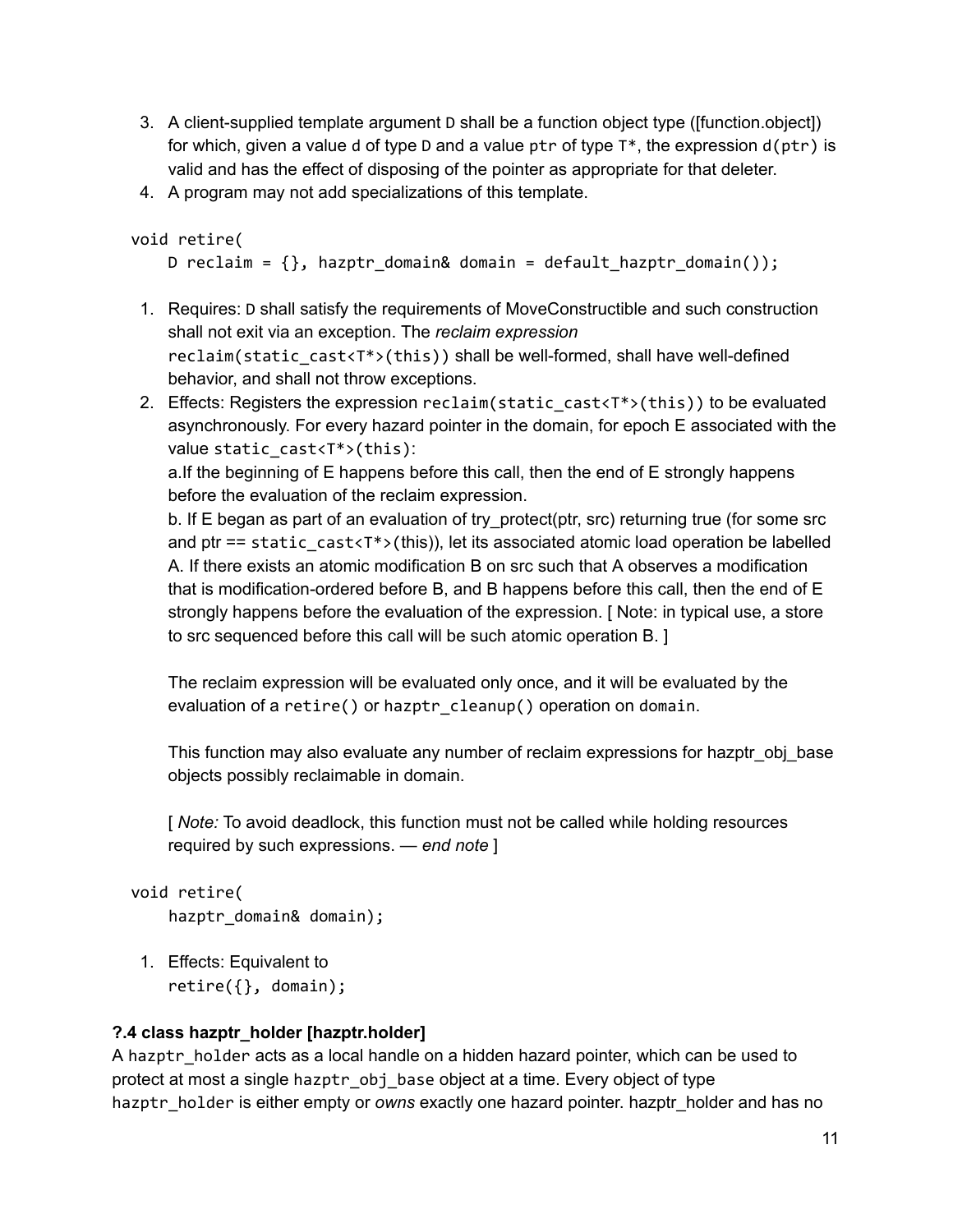protection against data races other than what is specified for the library generally ([res.on.data.races]).

Every hazard pointer is owned by exactly one hazptr\_holder.

```
class hazptr_holder {
 public:
 // ?.4.1, Constructors
  hazptr_holder() noexcept;
  hazptr_holder(hazptr_holder&&) noexcept;
  // disallow copy operations
  hazptr_holder(const hazptr_holder&) = delete;
  hazptr_holder& operator=(const hazptr_holder&) = delete;
  // ?.4.2, destructor
  ~hazptr_holder();
  // ?.4.3, move assignment
  hazptr holder& operator=(hazptr holder&&) noexcept;
  // ?.4.4, empty
  bool empty() const noexcept;
  // ?.4.5, protect
  template <typename T>
   T* protect(const atomic<T*>& src) noexcept;
  // ?.4.6, try_protect
  template <typename T>
    bool try_protect(T*& ptr, const atomic<T*>& src) noexcept;
  // ?.4.7, reset_protected
  template <typename T>
  void reset_protected(const T* ptr) noexcept;
  void reset_protected(nullptr_t = nullptr) noexcept;
 // ?.4.8, swap
  void swap(hazptr_holder&) noexcept;
};
```

```
?.4.1 hazptr_holder constructors [hazptr.holder.constructors]
hazptr_holder() noexcept;
```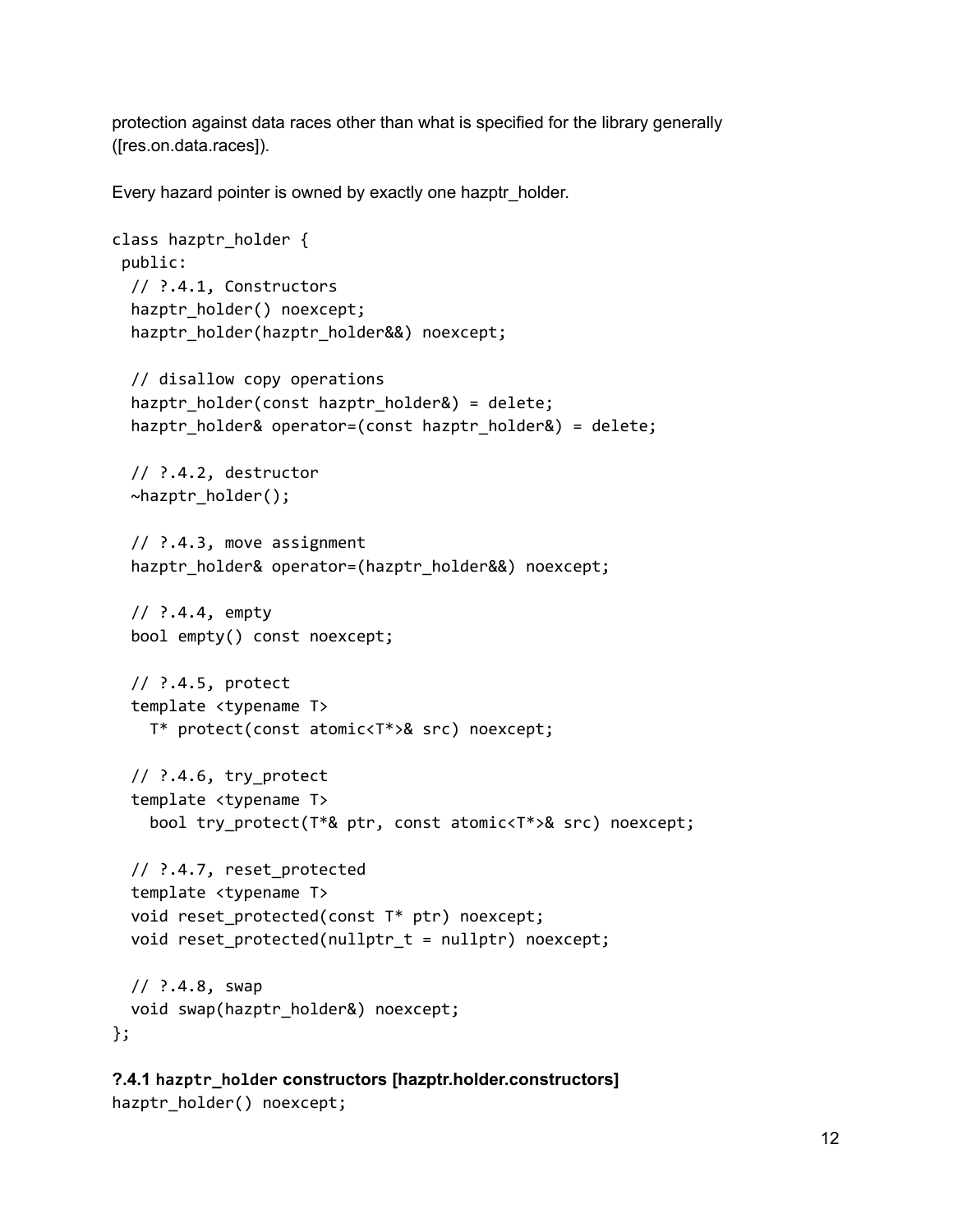1. Effects: Constructs an empty hazptr\_holder.

hazptr\_holder& hazptr\_holder(hazptr\_holder&& other) noexcept;

1. Effects: If other is empty, constructs an empty hazptr holder. Otherwise, constructs a hazptr\_holder that owns the pointer originally owned by other. other becomes empty.

#### **?.4.2 hazptr\_holder destructor [hazptr.holder.destructor]**

~hazptr\_holder();

1. Effects: If \*this is not empty, destroys the owned hazard pointer which ends its current epoch.

#### **?.4.3 hazptr\_holder assignment [hazptr.holder.assignment]**

hazptr holder& operator=(hazptr\_holder&& other) noexcept;

- 1. Effects: If this == &other, no effect. Otherwise, if other is not empty, \*this takes ownership of the hazard pointer originally owned by other, and other becomes empty. If \*this was not empty before the call, destroys the owned hazard pointer which ends its current epoch
- 2. Returns: \*this.

#### **?.4.4 hazptr\_holder empty [hazptr.holder.empty]**

bool empty() const noexcept;

1. Returns: true if and only if hazptr\_holder is empty. [ *Note:* An empty hazptr\_holder is different from a nonempty hazptr holder that owns a hazard pointer with epoch associated with null value. An empty hazptr\_holder does not own any hazard pointers. — *end note* ]

#### **?.4.5 hazptr\_holder protect [hazptr.holder.protect]**

```
template <typename T>
```
- T\* protect(const atomic<T\*>& src) noexcept;
	- 1. Requires: \*this is not empty.
- 2. Effects: Equivalent to

```
T* ptr = src.load(memory_order_relaxed);
while (!try_protect(ptr, src)) {}
return ptr;
```
#### **?.4.6 hazptr\_holder try\_protect [hazptr.holder.try\_protect]** template <typename T>

```
13
```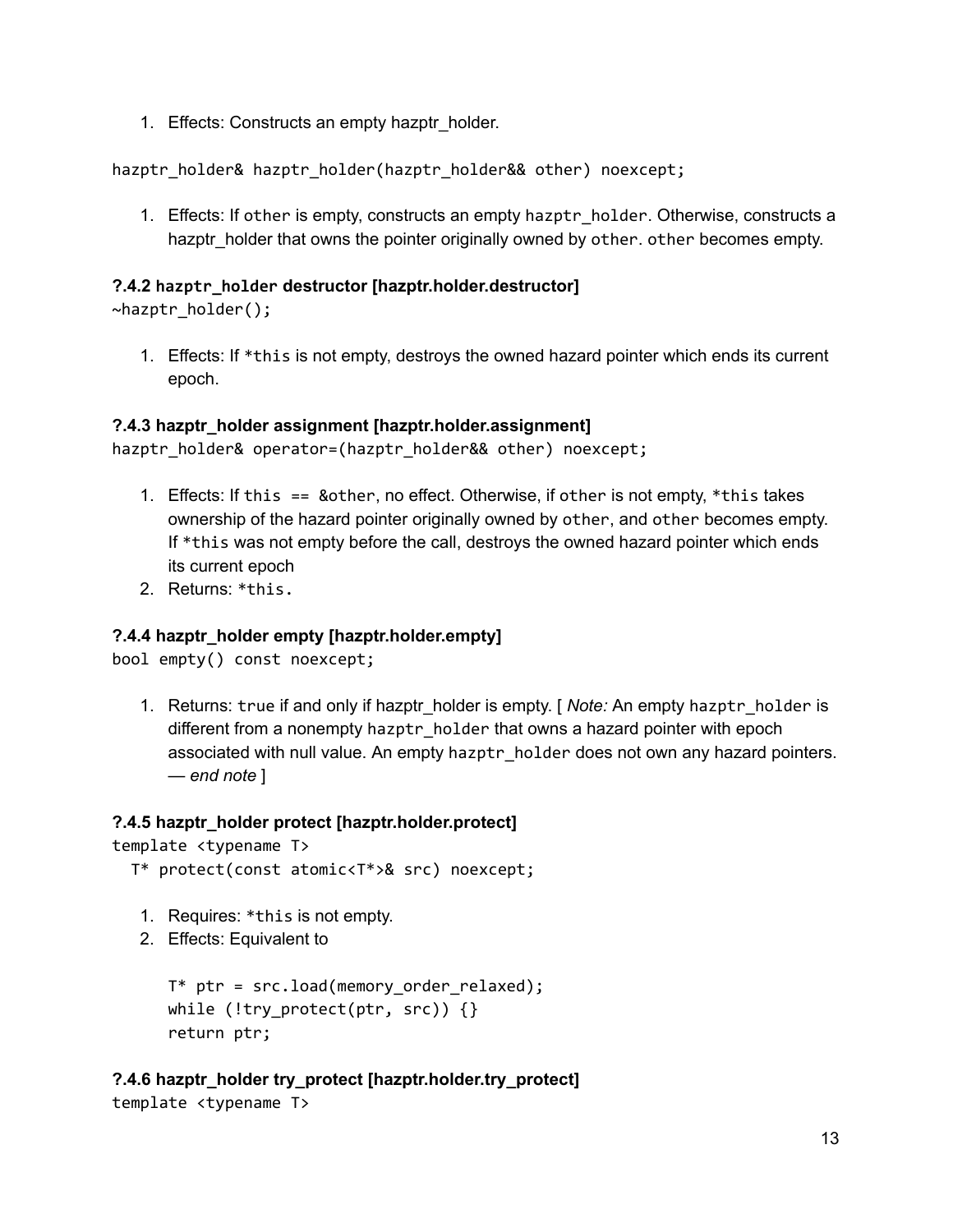bool try\_protect(T\*& ptr, const atomic<T\*>& src) noexcept;

- 1. Requires: \*this is not empty.
- 2. Effects:
	- a. Ends the owned hazard pointer's current epoch, and starts a new one.
	- b. Performs an atomic acquire load on  $src$ . If  $src == ptr$ , then the hazard pointer's new epoch is associated with the value  $ptr$ , and  $try$  protect() returns true. Otherwise, the new epoch is associated with NULL, and try protect() returns false.
	- c. Sets ptr to the value read from src.
- 3. Returns: The result of the comparison. [ *Note:* It is possible for try\_protect to return true when ptr is a null pointer. — *end note* ]
- 4. Complexity: Constant.

#### **?.4.7 hazptr\_holder reset\_protected [hazptr.holder.reset]**

```
template <typename T>
```

```
void reset_protected(const T* ptr) noexcept;
```
- 1. Requires: \*this is not empty.
- 2. Effects: Ends the owned hazard pointer's current epoch, and begins a new one associated with ptr.

void reset\_protected(nullptr\_t = nullptr) noexcept;

- 1. Requires: \*this is not empty.
- 2. Effects: Ends the owned hazard pointer's current epoch, and begins a new one associated with NULL..

#### **?.4.8 hazptr\_holder swap[hazptr.holder.swap]**

```
void swap(hazptr_holder& other) noexcept;
```
- 1. Effects: Swaps the owned hazard pointer and the domain of this object with those of the other object. [ *Note:* The owned hazard pointers, if any, remain unchanged during the swap and continue to protect the respective objects that they were protecting before the swap, if any. — *end note* ]
- 2. Complexity: Constant.

#### **?.5 make\_hazptr [hazptr.make]**

hazptr\_holder make\_hazptr(hazptr\_domain& domain = default\_hazptr\_domain());

- 1. Effects: Constructs a hazard pointer from domain, and returns a hazptr holder that owns it.
- 2. Throws: Any exception thrown by domain.alloc.allocate().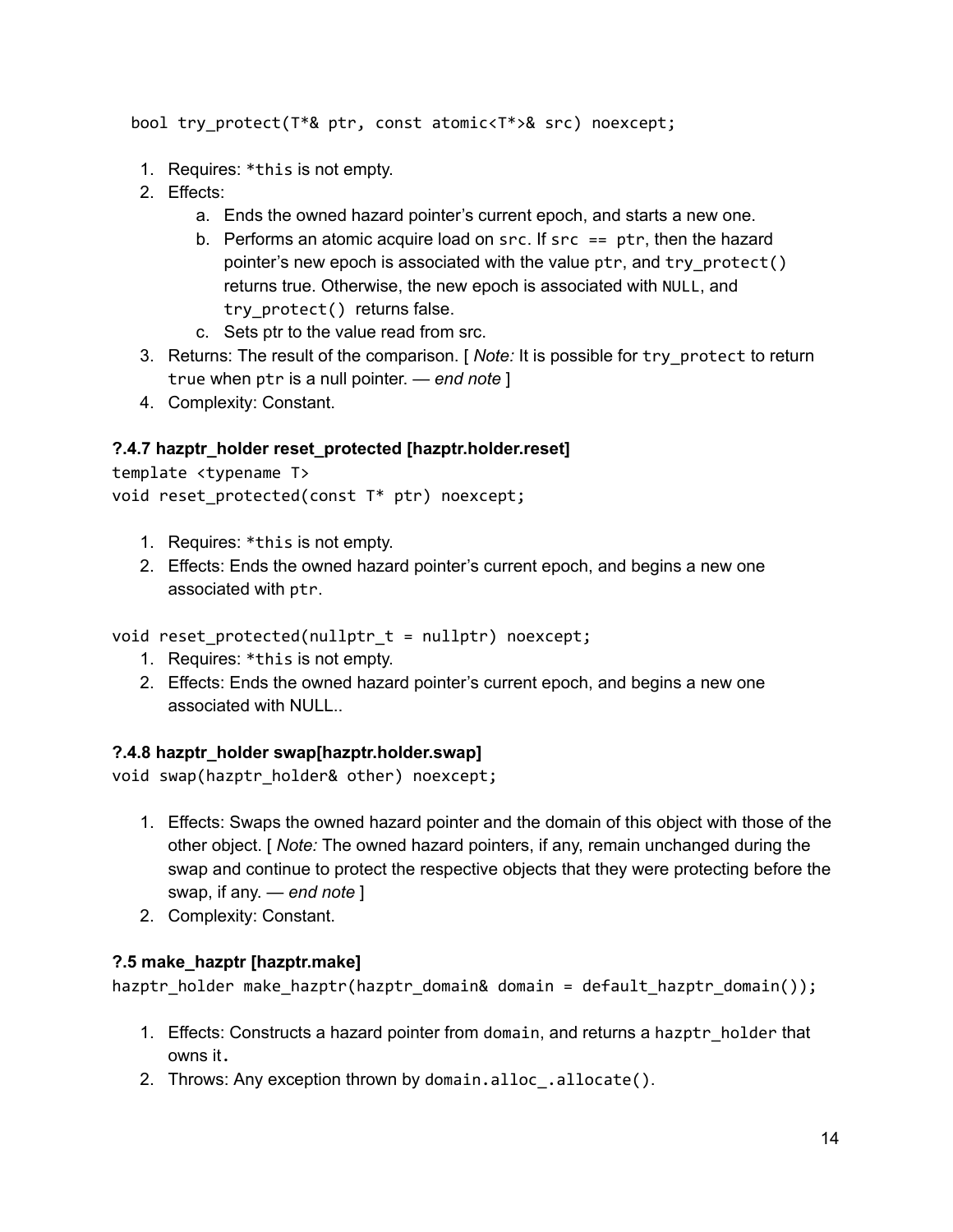#### **?.6 hazptr\_holder specialized algorithms [hazptr.holder.special]**

void swap(hazptr\_holder& a, hazptr\_holder& b) noexcept;

1. Effects: Equivalent to a.swap(b).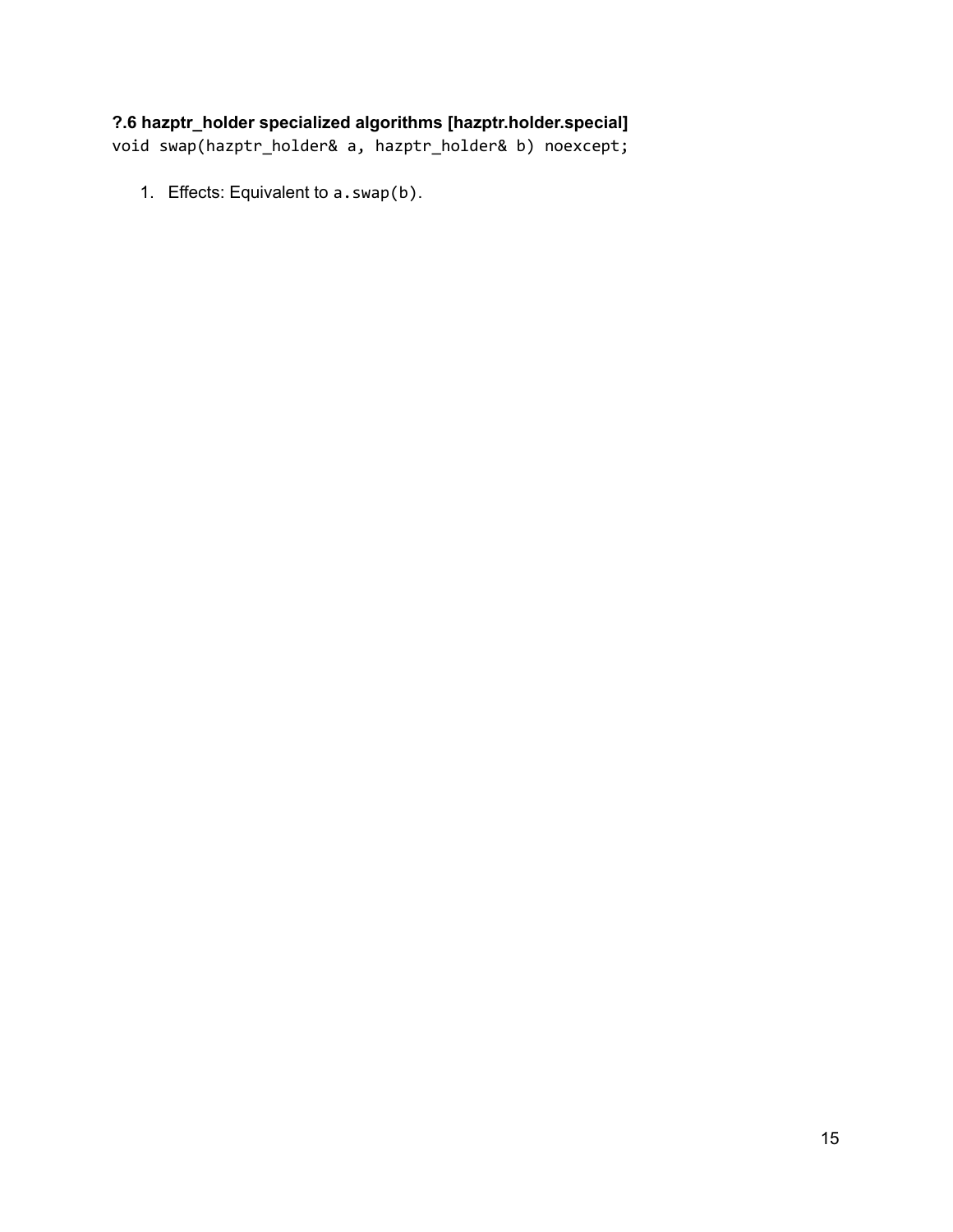#### **?.1.1.3 ReadCopy Update (RCU) [rcu]**

- 1. RCU is a synchronization mechanism that can be used for linked data structures that are frequently read, but seldom updated. RCU does not provide mutual exclusion, but instead allows the user to defer specified actions to a later time at which there are no longer any RCU *read-side critical sections* that were executing at the time the deferral started. Threads executing within an RCU read-side critical section are called *readers*.
- 2. RCU read-side critical sections are designated using an RAII class  $std:recu$  reader.
- 3. In one common use case (example shown below), RCU linked-structure updates are divided into two segments.

[ Note— The following example shows how RCU allows updates to be carried out in the presence of concurrent readers. The reader function executes in one thread and the update function in another. The rcu reader instance in print name protects the referenced object name from being deleted by rcu\_retire until the reader has completed.

```
std::atomic<std::string *> name;
// called often and in parallel!
void print_name() {
  std::rcu_reader rr;
  std::string *s = name.load(std::memory_order_acquire);
/* \dotsuse *s... */}
// called rarely
void update name(std::string *new name) {
  std::string *s = name.exchange(new_name, std::memory_order_acq_rel);
  std::rcu retire(s);
}
```
#### —end note ]

The first segment can be safely executed while RCU readers are concurrently traversing the same part of the linked structure, for example, removing some objects from a linked list. The second segment cannot be safely executed while RCU readers are accessing the removed objects; for example, the second segment typically deletes the objects removed by the first segment. RCU can also be used to prevent RCU readers from observing transient atomic values, also known as the A-B-A problem.

4. A class T can inherit from std::rcu\_obj\_base<T> to inherit the retire member function and the intrusive machinery required to make it work. Alternatively, any class T can be passed to the std::rcu\_retire free function template, whether it inherits from std::rcu\_obj\_base<T> or not. The free function is expected to have performance and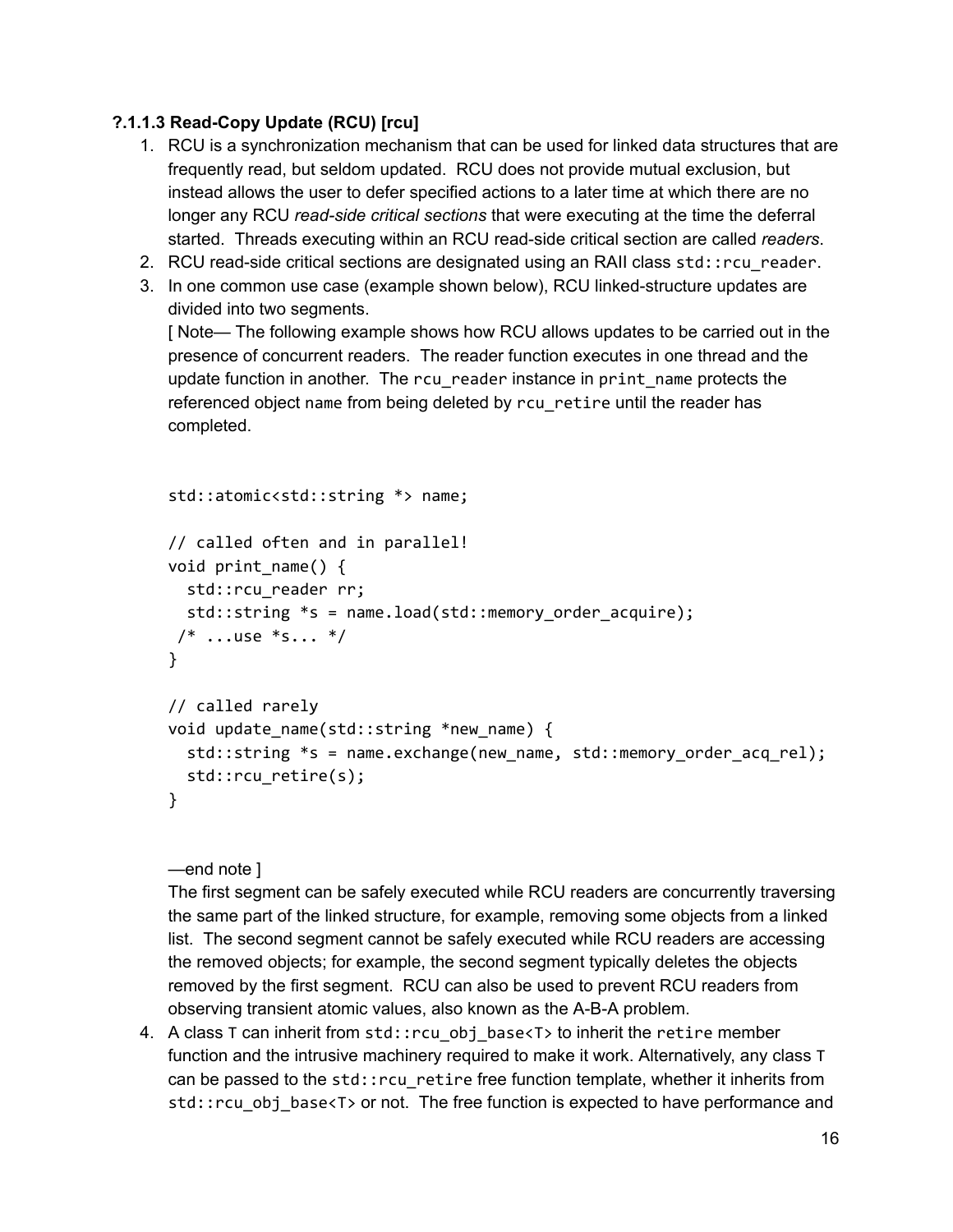memory-footprint advantages, but unlike the member function can potentially allocate. Both types of retire functions arrange to invoke the deleter at a later time, when it can guarantee that no *readside critical section* is still accessing (or can later access) the deleted data.

- 5. A std:: rcu synchronize free function blocks until all preexisting or concurrent *read-side critical sections* have ended. This function may be used as an alternative to the retire functions, in which case the rcu\_synchronize follows the first (removal) segment of the update and precedes the second (deletion) segment of the update.
- 6. A std::rcu\_barrier free function blocks until all previous (*happens before* [intro.multithreading]) calls to std::rcu\_retire have invoked and completed their deleters. This is helpful, for instance, in cases where deleters have observable effects, or when it is desirable to bound undeleted resources, or when clean shutdown is desired.

#### **Header <rcu> synopsis**

```
namespace std {
namespace experimental {
// ?.2, class template rcu_obj_base
template<typename T, typename D = default_delete<T>>
    class rcu_obj_base;
// ?.2.2, class rcu_reader: RCU reader as RAII
class rcu reader;
void swap(rcu_reader& a, rcu_reader& b) noexcept;
// ?.2.3 function rcu_synchronize
void rcu_synchronize() noexcept;
// ?.2.4 function rcu_barrier
void rcu_barrier() noexcept;
// ?.2.5 function template rcu_retire
template<typename T, typename D = default_delete<T>>
void rcu_retire(T^* p, D d = {});
} // namespace experimental
} // namespace std
```
#### **?.2.1, class template rcu\_obj\_base [rcu.base]**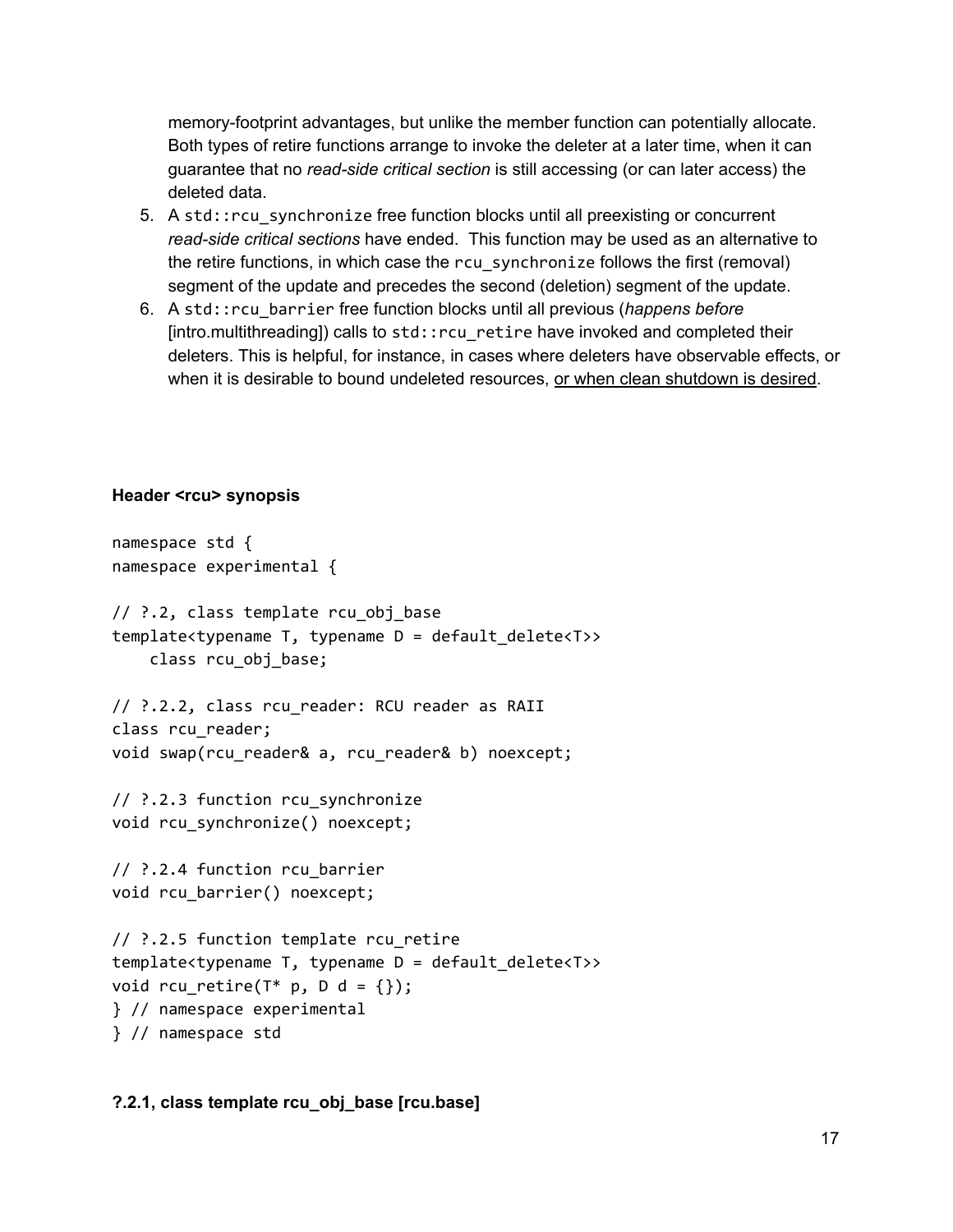Objects of type T to be protected by RCU inherit from rcu obj base $\langle T \rangle$ . Note that rcu\_obj\_base<T> has no nondefault constructors or destructors.

```
template<typename T, typename D = default_delete<T>>
    class rcu_obj_base {
public:
  // ?.2.1.1, rcu.base.retire: Retire a removed object and pass the
  // responsibility for reclaiming it to the RCU library.
  void retire(
      D d = \{\};
```
};

1. A client-supplied template argument D shall be a function object type ([function.object]) for which, given a value d of type D and a value ptr of type  $T^*$ , the expression  $d(ptr)$  is valid and has the effect of disposing of the pointer as appropriate for that deleter.

#### **?.2.1.1, rcu\_obj\_base retire [rcu.base.retire]**

void retire(  $D d = \{\}$ ) noexcept;

- 1. Effects: Equivalent to rcu retire(this, d)
- 2. Throws: nothing. [ *Note:* This implies it may not allocate memory via operator new. *end note* ]

#### **?.2.2, class rcu\_reader [rcu.reader]**

This class provides RAII RCU readers.

```
// ?.2.2, class template rcu_readers
class rcu_reader {
public:
  // ?.2.k2.1, rcu_reader: RAII RCU readers
   rcu_reader() noexcept;
   rcu reader(std::defer lock t) noexcept;
   rcu_reader(const rcu_reader&) = delete;
   rcu_reader(rcu_reader&& other) noexcept;
   rcu_reader& operator=(const rcu_reader&) = delete;
   rcu reader& operator=(rcu reader&& other) noexcept;
  ~rcu_reader();
};
```
#### **?.2.2.1, class template rcu\_reader constructors [rcu.reader.cons]**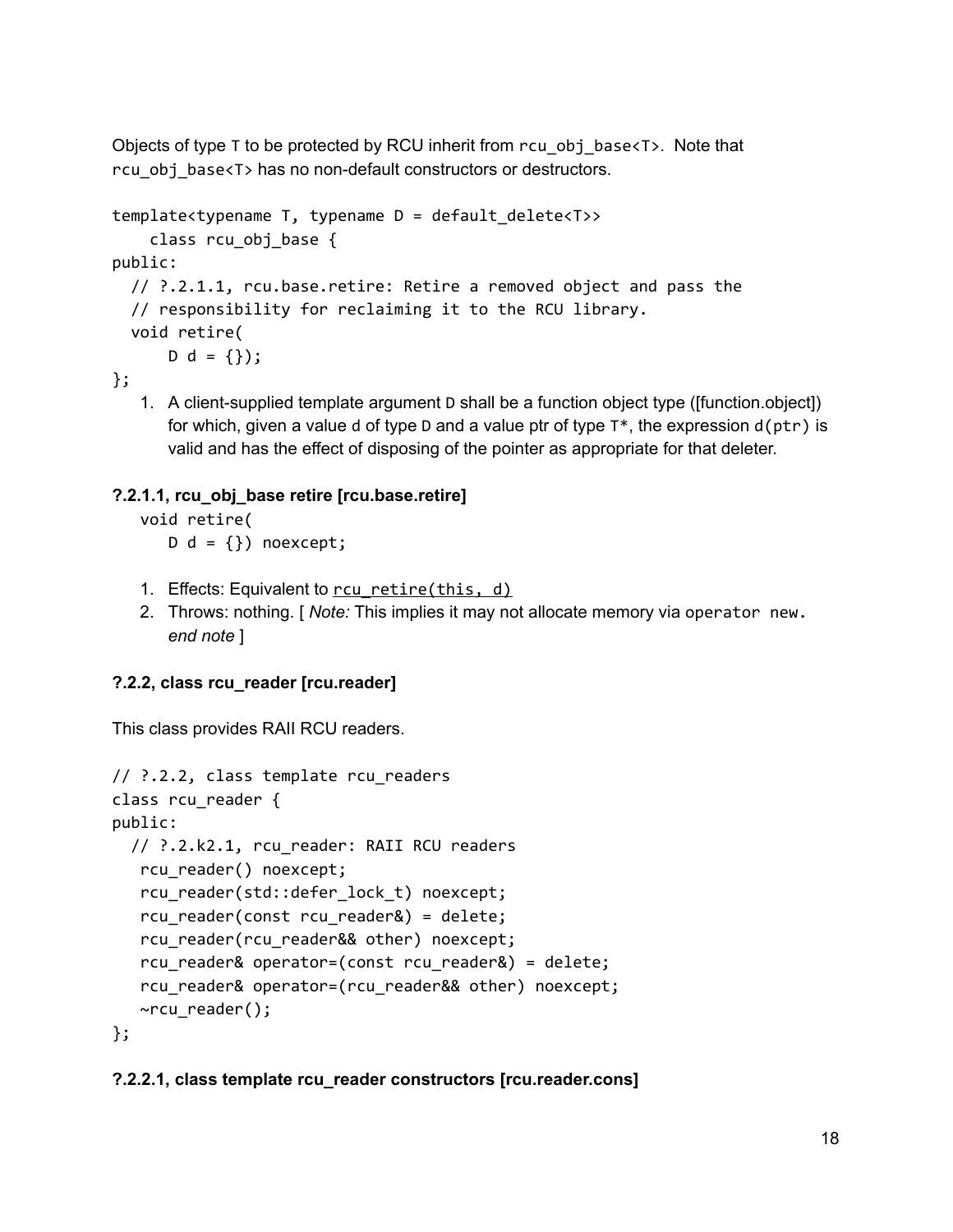rcu\_reader() noexcept;

- 1. Effects: Creates an active rcu\_reader that is associated with a new RCU read-side critical section.
- 2. Postconditions: For each retire-function (std::rcu\_obj\_base::retire or std:: rcu\_retire) invocation such that this constructor does not happen before (C++Std [intro.races]) that retire-function invocation, prevents the corresponding deleter tfrom being invoked.

rcu\_reader(std::defer\_lock\_t) noexcept;

1. Effects: Creates an inactive rcu reader.

rcu\_reader(rcu\_reader&& other) noexcept;

1. Effects: Creates an active rcu reader that is associated with the RCU read-side critical section that was associated with other. If this was already associated with an RCU read-side critical section, that critical section ends as described in the destructor. The rcu reader other becomes inactive.

#### **?.2.2.2, class template rcu\_reader assignment [rcu.reader.assign]**

rcu reader& operator=(rcu reader&& other) noexcept;

1. Effects: If this is active, the corresponding RCU read-side critical section ends as described in the destructor. In either case, this become active and holds the RCU read-side critical section corresponding to other, and other becomes inactive.

#### **?.2.2.4, class template rcu\_reader swap [rcu.reader.swap]**

void swap(rcu reader& other) noexcept;

1. Effects: Swaps this and other, thus swapping their RCU readside critical section states.

void swap(rcu\_reader& a, rcu\_reader& b) noexcept; // free function

1. Effects: Swaps a and b thus swapping their RCU readside critical section states.

#### **?.2.3, function rcu\_synchronize [rcu.synchronize]**

void rcu\_synchronize() noexcept;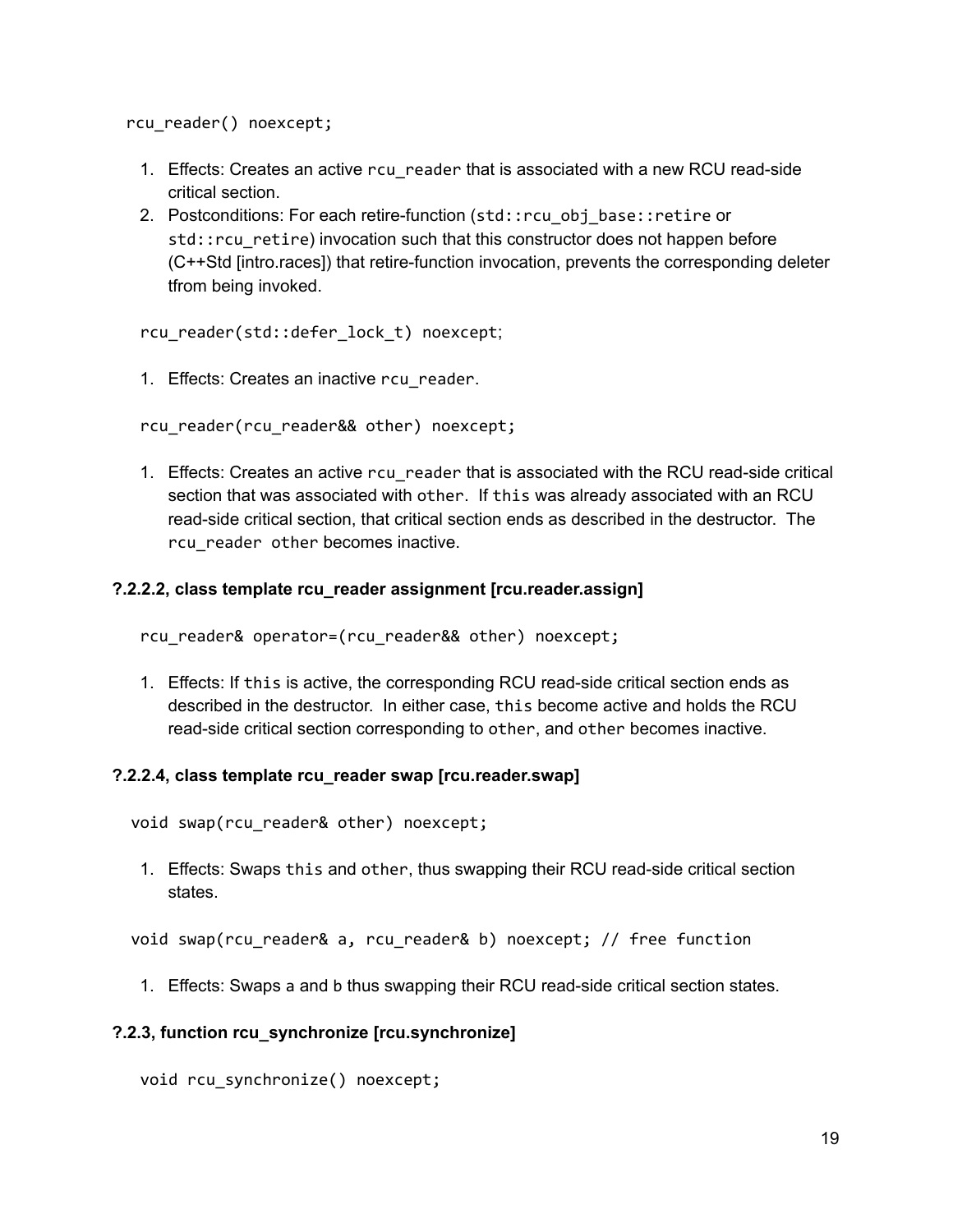1. Effects: Equivalent to:

```
std::atomic<bool> b;
  rcu_retire(&b, [](std::atomic<bool> *b) {
    b‑>store(true);
 });
 while (!b->load());
2. Throws: nothing.
```
#### **?.2.4, function rcu\_barrier [rcu.barrier]**

void rcu\_barrier() noexcept;

- 1. Effects: For each invocation of a retire function (std::rcu\_obj\_base::retire or std::rcu\_retire) that happens before this call, blocks until the corresponding deleter has completed. May additionally wait for the completion of the corresponding deleter of any retire function call that does not happen after this call.
- 2. Synchronization: The completion of each such deleter strongly happens before the return from rcu\_barrier.

#### **?.2.5, function template rcu\_retire [rcu.retire]**

template<typename T, typename D = default\_delete<T>> void rcu retire( $T^*$  p, D d = {});

- 1. Requires: D shall satisfy the requirements of MoveConstructible and such construction shall not exit via an exception. The expression  $d(p)$  shall be well-formed, shall have well-defined behavior, and shall not throw exceptions. The object referenced by  $p$  must not be passed to any other invocation of a retire function.
- 2. Effects: Causes  $d(p)$  to be invoked later at an unspecified point on unspecified execution agents. Guarantees that for each instance R of rcu\_reader, one of two things hold:

- rcu\_retire strongly happens before R's constructor

R's destructor strongly happens before the invocation of the deleter.

[ Note: If R's constructor happens before rcu\_retire, then R's destructor strongly happens before the deleter. If the deleter happens before R's destructor, then rcu retire strongly happens before R's constructor. --- end note ]